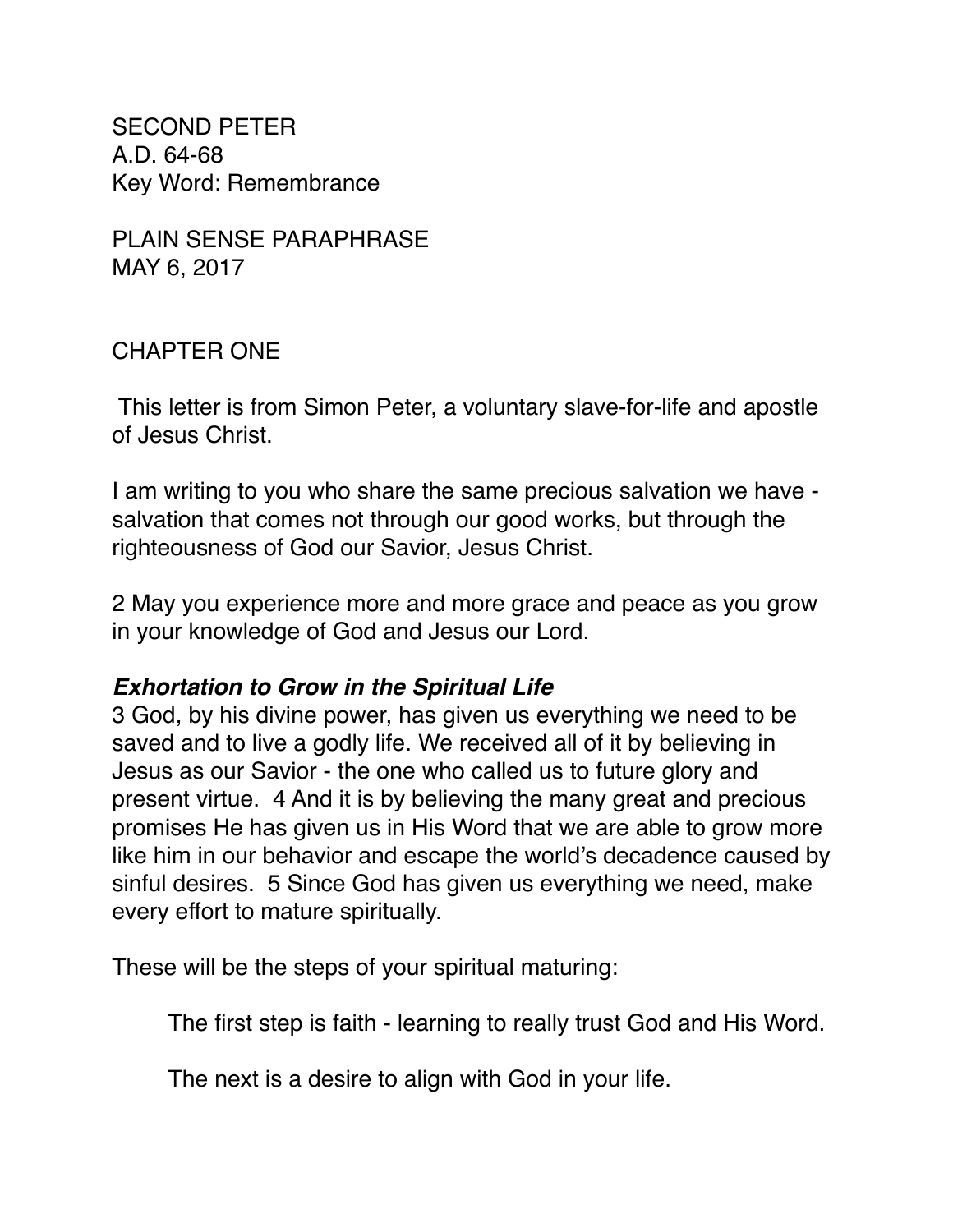And to align with God, you will have to get to know Him better by learning about Him in His Word, the Bible.

The more you desire to honor God by aligning with Him, the more you'll discover the need for self-control.

Then you'll find that, despite your best efforts, it takes time and patience and endurance to change some of your old habits.

But, gradually, your behavior will become consistently godly.

When that happens, your focus will shift from yourself to others, and you'll begin to be more concerned about being a blessing to others around you.

You'll know you've finally grown up spiritually when God's love for others directs your thoughts, words, and actions.

8 If you move forward along this path of spiritual maturity, you will not be fruitless as a Christian, but, instead, your relationship to the Lord will produce plenty of good fruit. 9 Anyone who doesn't mature spiritually like this is still in darkness regarding how to live in this world, is short-sighted about the coming Rapture, and has forgotten what it means to be saved.

10 So, dear brothers and sisters, instead, be careful to show that you are truly saved. If you continue to seek after this kind of spiritual maturity, you need not worry about losing your salvation, 11 and God will welcome you warmly into Heaven.

12 This is important, so I will never stop reminding you about these things—even though you already know them and are standing firm in the truth you have been taught. 13 And it is only right that I should keep on reminding you while I am still on this earth with you, 14 for our Lord Jesus Christ has shown me that I must soon leave this earthly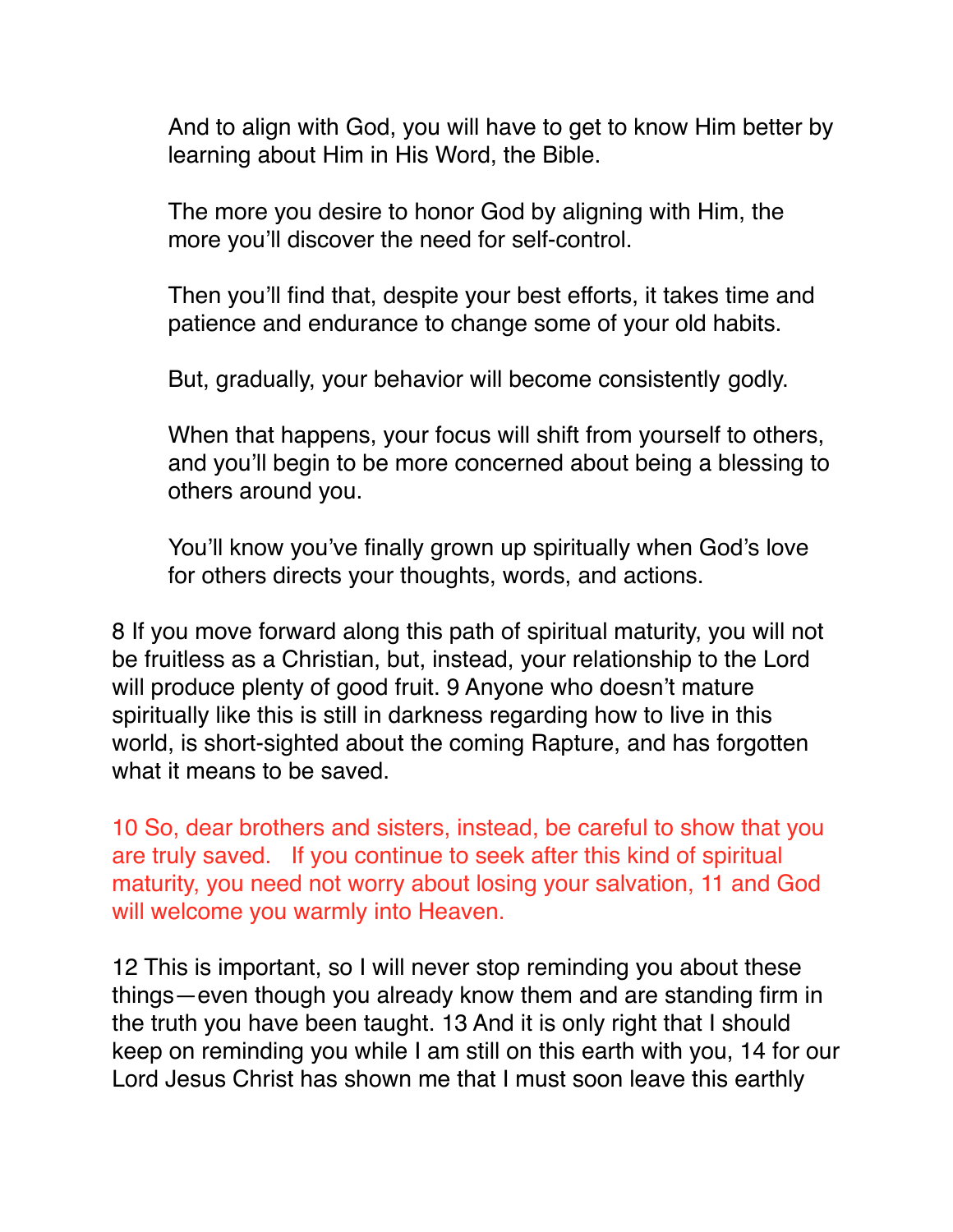life. 15 So, I am working hard to make sure you don't forget these things after I am gone, and turn from your faith in Jesus.

16 For we were not making up clever fables when we told you about the birth and miracles of our Lord Jesus Christ. We saw his majestic splendor with our own eyes, 17 when he received honor and glory from God the Father. The voice, originating from a cloud of brilliant light, said "This is my dearly loved Son, who brings me great joy." 18 We heard that voice from heaven with our own ears when we were with him on that holy mountain, Mt. Hermon.

19 But, even though we were eye-witnesses of these things, we have even *more* confidence in the writings of the Old Testament prophets who prophesied about Jesus. We advise you to pay close attention to what they wrote about Him. Their words about Jesus are like lamps that bring light to dark places — they can bolster your faith in Jesus, help you learn more about Him, and help you grow in your relationship to Him. Study the Old Testament carefully until you fully understand all they said about Jesus. As you do so, it will be like the morning light which dispels all of the darkness, as your confidence in the truth about the Morning Star (Christ) fills your hearts and minds with light concerning Him.

20 Keep in mind that no prophecy in Scripture ever came from the prophet's own understanding, 21 or from human initiative. No, everything the Old Testament prophets wrote was inspired by the Holy Spirit.

### 2 PETER 2

### *Warning Against False Teachers*

But there were also false prophets in Israel, just as there will be false teachers among you. They will cleverly teach destructive heresies and even deny the Jesus who died to redeem them. In this way, they will, one day, bring swift destruction on themselves. 2 Many will follow their unbiblical teaching and shameful immorality. And because of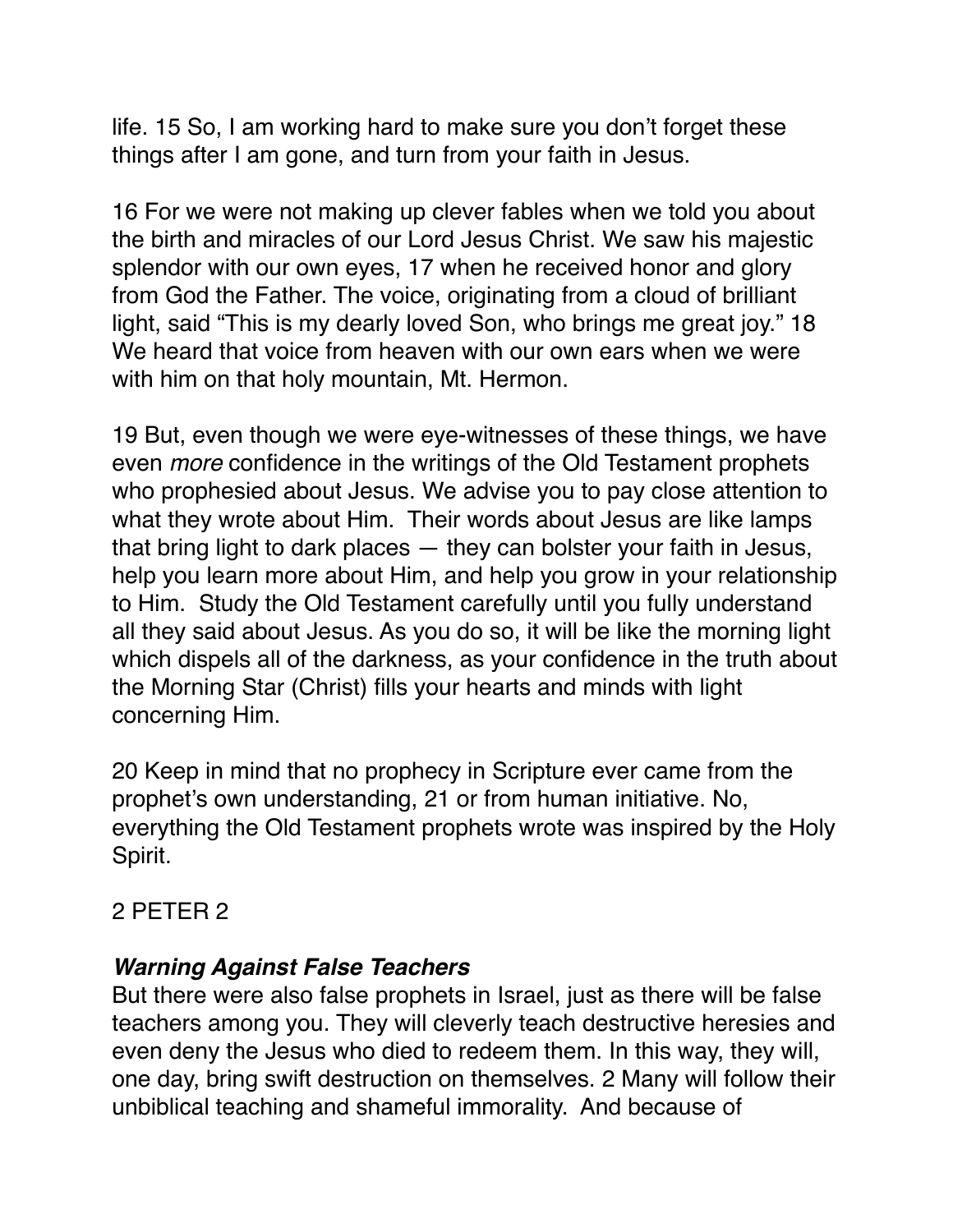teachers like these, Christianity will be discredited. 3 In their greed they will make up clever lies to get hold of your money.

#### *The Destruction of False Teachers*

But God condemned such behavior long ago, and sooner or later they will be destroyed.

4 For God didn't even spare the angels who sinned. He threw them, bound in chains, into the darkness of hell *[Gk:Tartarus - a place of permanent confinement for fallen angels]*, until the day of judgment.

5 And God didn't spare the entire ancient civilization—except for Noah - an example to the world of righteous living - and the seven members of his family. God destroyed the rest of that ungodly civilization with the flood.

6 God, also, condemned the cities of Sodom and Gomorrah and turned them into heaps of ashes, as an example of what will happen to anybody who lives ungodly lives as they did.

7 But God also rescued Lot out of Sodom because he was a righteous man who was sick at heart of the deplorable immorality of the wicked people around him. 8 Yes, Lot was a righteous man who was tormented in his soul by the wickedness he saw and heard day after day.

9 So you see, the Lord knows how to rescue godly people from their trials, even while keeping the wicked under punishment until the day of final judgment.

### *A Description of False Teachers*

10 God is especially hard on those who follow their own perverted sexual desires, and who hate to be governed. These people are arrogant and obstinate, with no fear of vilifying elected officials. 11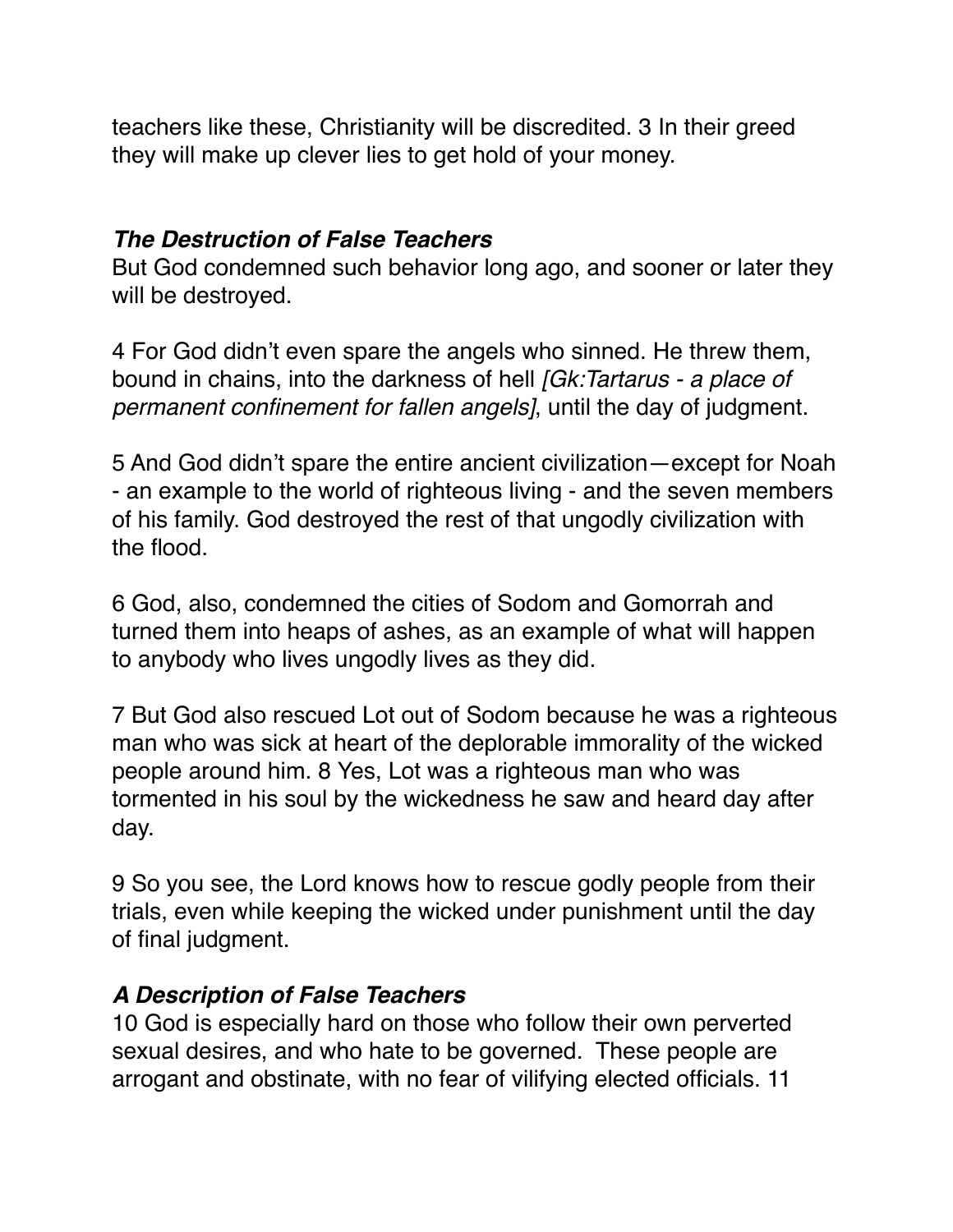Whereas, the angels, who are far greater in power and strength, are never disrespectful in talking about earthly officials to the Lord.

12 The false teachers we were speaking about earlier — no better than wild animals, born to be trapped and killed  $-$  scoff at things they are ignorant about, and like animals, they will be destroyed in their ungodliness. 13 Their destruction is their reward for the harm they have done. They love to indulge in evil pleasures — in broad daylight! They are a disgrace and a stain among you. They delight in deception even as they eat with you in your weekly fellowship meals. 14 They commit adultery with their eyes, and their desire for sin is never satisfied. They lure unstable people into sin, and they are well trained in greed. They live under God's curse. 15 They have wandered off the right road and followed the footsteps of Balaam son of Beor, who loved to earn money by doing wrong. 16 But at least Balaam was stopped from his mad course when his donkey rebuked him with a human voice.

17 These people are as useless as dried-up springs or as mist blown away by the wind. They are doomed to blackest darkness.

# *The Victims of False Teachers*

18 They brag about themselves with empty, foolish boasting. With an appeal to the flesh, they lure back into sin those who have barely escaped from a lifestyle of deception. 19 They promise "freedom", but they themselves are slaves of sin and corruption. For we are slaves to whatever controls us. 20 And when people escape from the wickedness of the world by knowing our Lord and Savior Jesus Christ and then get tangled up and enslaved by sin again, they are worse off than before. 21 It would be better if they had never known the way of righteousness than to know it and then reject the command they were given to live a holy life. 22 They prove the truth of this proverb: "A dog returns to its vomit." *[Proverbs 26:11]* And another says, "A washed pig returns to the mud."

# 2 PETER 3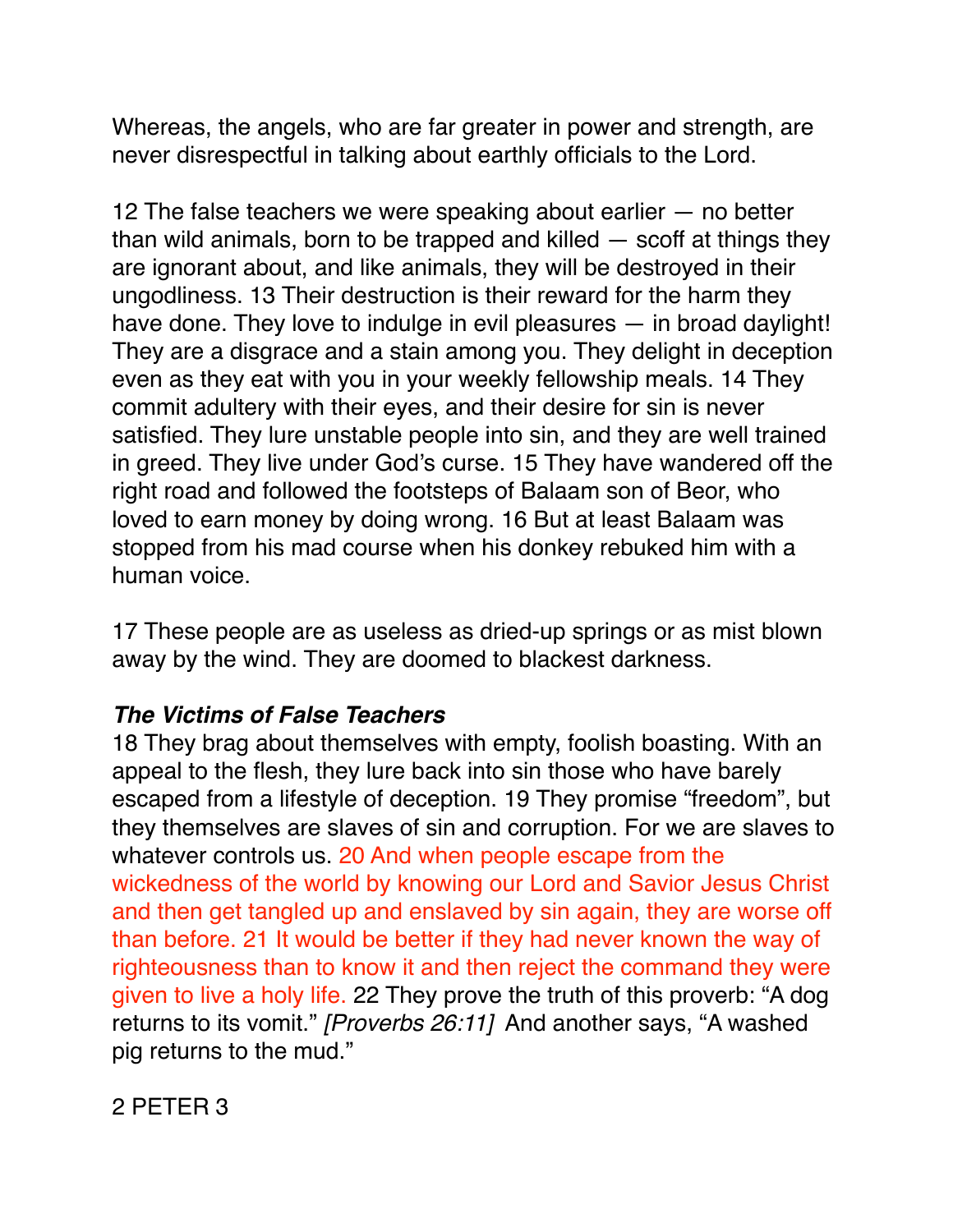# *The Warning Concerning the Second Coming*

This is my second letter to you, dear friends, and in both of them I have tried to stimulate your wholesome thinking and refresh your memory. 2 I want you to remember what the holy prophets said long ago and what our Lord and Savior commanded through us, the apostles.

3 Most importantly, I want to remind you that in the last days scoffers will come, mocking the truth and following their own desires. 4 They will say, "What about the promise that Jesus is coming again? From before the times of our ancestors, everything has remained the same since the world was first created."

5 They refuse to believe that God made the heavens long ago by the word of his command, and that he brought the earth out from the water and surrounded it with water. 6 Then he used the water to destroy the ancient world with a mighty flood. 7 And by the same word, the present heavens and earth have been stored up for fire. They are being kept for the day of judgment, when ungodly people will be destroyed.

# *Concerning the Lord's Return*

8 But you must not forget this one thing, dear friends: A day is like a thousand years to the Lord, and a thousand years is like a day. *[Psalm 90:4]*

9 The Lord isn't being irresponsible about his promise, as some people think He is. No, he is being patient for our sakes. He does not want anyone to be destroyed, but wants everyone to turn from their sin and turn to Him to be saved.

10 Someday, the Day of the Lord - The Great Tribulation - will come upon people like these as unexpectedly as a thief. On that day, the heavens will be consumed with a terrible noise, and the very